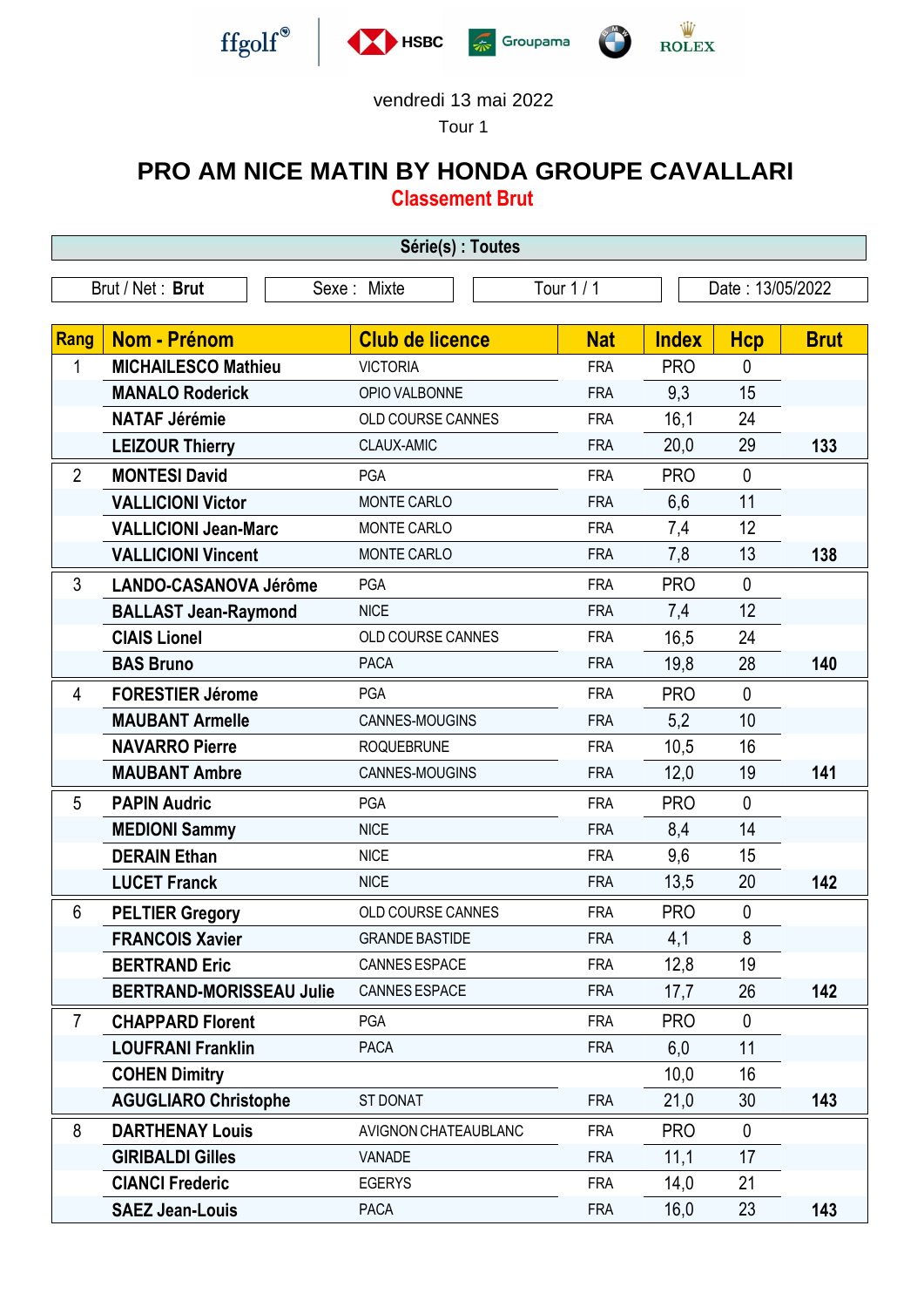| <b>Rang</b>     | <b>Nom - Prénom</b>            | <b>Club de licence</b>   | <b>Nat</b> | <b>Index</b> | <b>Hcp</b>   | <b>Brut</b> |
|-----------------|--------------------------------|--------------------------|------------|--------------|--------------|-------------|
| 9               | <b>LOUCHET Maxime</b>          | RIVIERA BARBOSS          | <b>FRA</b> | <b>PRO</b>   | $\mathbf{0}$ |             |
|                 | <b>DI CERTO Loris</b>          | CLAUX-AMIC               | <b>FRA</b> | 8,4          | 14           |             |
|                 | <b>BERNARDI Serge</b>          | RIVIERA BARBOSS          | <b>FRA</b> | 14,1         | 21           |             |
|                 | <b>BRUN Raoul</b>              | RIVIERA BARBOSS          | <b>FRA</b> | 18,3         | 26           | 145         |
| 10 <sup>1</sup> | <b>PEYRICHOU Nicolas</b>       | OLD COURSE CANNES        | <b>FRA</b> | <b>PRO</b>   | $\mathbf{0}$ |             |
|                 | <b>PINET Stephane</b>          | TERRE BLANCHE            | <b>FRA</b> | 17,3         | 25           |             |
|                 | <b>PELLEGRINO Jean-Charles</b> | CLAUX-AMIC               | <b>FRA</b> | 18,0         | 26           |             |
|                 | <b>PIACENTINI Pierre</b>       | OLD COURSE CANNES        | <b>FRA</b> | 18,8         | 27           | 145         |
| 11              | <b>MELANI Bastien</b>          | CANNES-MOUGINS           | <b>FRA</b> | <b>PRO</b>   | $\mathbf{0}$ |             |
|                 | <b>SUDAN Bruno</b>             | VALGARDE                 | <b>FRA</b> | 13,3         | 20           |             |
|                 | <b>RAIMONDI Vincent</b>        | CANNES-MOUGINS           | <b>FRA</b> | 17,2         | 25           |             |
|                 | PERETTI Jérôme                 | <b>LUBERON</b>           | <b>FRA</b> | 22,8         | 32           | 146         |
| 12              | PELLICIOLI Raphaël             | VALESCURE                | <b>FRA</b> | <b>PRO</b>   | $\mathbf{0}$ |             |
|                 | <b>EMERY Richard</b>           | CANNES-MOUGINS           | <b>FRA</b> | 7,4          | 12           |             |
|                 | <b>CASIMIR Dennis-Raphael</b>  | MOUANS SARTOUX           | <b>FRA</b> | 13,8         | 21           |             |
|                 | <b>CHETON Laurent</b>          |                          |            | 18,1         | 26           | 148         |
| 13              | <b>BELOT Jason</b>             | TERRE BLANCHE            | <b>FRA</b> | <b>PRO</b>   | $\mathbf{0}$ |             |
|                 | <b>DOS SANTOS Didier</b>       | ROYAL MOUGINS            | <b>FRA</b> | 9,5          | 15           |             |
|                 | <b>CLARK Christopher</b>       | <b>PACA</b>              | <b>FRA</b> | 16,2         | 24           |             |
|                 | <b>MEDDA Yoann</b>             | <b>EPARGNE AZUR</b>      | <b>FRA</b> | 18,1         | 26           | 150         |
| 14              | <b>PAMARD Nicolas</b>          |                          |            | <b>PRO</b>   | $\mathbf 0$  |             |
|                 | <b>ROSE Yvan</b>               | <b>EGERYS</b>            | <b>FRA</b> | 14,5         | 22           |             |
|                 | <b>GAYVALLET Lionel</b>        | AIX MARSEILLE            | <b>FRA</b> | 16,6         | 24           |             |
|                 | <b>RASPOR Marc</b>             | VANADE                   | <b>FRA</b> | 19,0         | 27           | 151         |
| 15              | <b>BAFFICO Didier</b>          | PGA                      | <b>FRA</b> | <b>PRO</b>   | $\mathbf 0$  |             |
|                 | <b>DAUBE Jean-Pierre</b>       | CANNES-MOUGINS           | <b>FRA</b> | 11,5         | 18           |             |
|                 | <b>GUEVARA Nicolas</b>         | <b>PACA</b>              | <b>FRA</b> | 19,7         | 28           |             |
|                 | <b>LE GOFF Gilles</b>          | OPIO VALBONNE            | <b>FRA</b> | 24,0         | 34           | 151         |
| 16              | <b>COLIN Victoria</b>          | <b>VICTORIA</b>          | <b>FRA</b> | <b>PRO</b>   | $\mathbf{0}$ |             |
|                 | <b>BEDA Benjamin</b>           | <b>VICTORIA</b>          | <b>FRA</b> | 11,3         | 17           |             |
|                 | <b>CARRIQUE Damien</b>         | <b>PACA</b>              | <b>FRA</b> | 12,1         | 18           |             |
|                 | <b>TOMASI Charles</b>          | OPIO VALBONNE            | <b>FRA</b> | 24,4         | 34           | 152         |
| 17              | POSTIGO Benjamin               | <b>ROQUEBRUNE</b>        | <b>FRA</b> | <b>PRO</b>   | $\mathbf{0}$ |             |
|                 | <b>TUMBARELLO Laurent</b>      | <b>PACA</b>              | <b>FRA</b> | 14,2         | 21           |             |
|                 | <b>FERRER Jeremy</b>           | <b>PACA</b>              | <b>FRA</b> | 17,8         | 26           |             |
|                 | <b>LEGOUT Michael</b>          | <b>ROQUEBRUNE</b>        | <b>FRA</b> | 19,7         | 28           | 153         |
| 18              | <b>EYRAUD Raphael</b>          | <b>PGA</b>               | <b>FRA</b> | <b>PRO</b>   | $\mathbf{0}$ |             |
|                 | <b>MODICA Nicolas</b>          | <b>VICTORIA</b>          | <b>FRA</b> | 19,2         | 28           |             |
|                 | <b>VERHULST Stéphane</b>       | <b>HOULGATE</b>          | <b>FRA</b> | 19,4         | 28           |             |
|                 | <b>LIS Laurent</b>             | CLAUX-AMIC               | <b>FRA</b> | 32,1         | 34           | 156         |
| 19              | <b>KALOUGUINE Nicolas</b>      |                          |            | <b>PRO</b>   | $\mathbf{0}$ |             |
|                 | <b>MEIMOUN David</b>           | <b>PACA</b>              | <b>FRA</b> | 8,2          | 13           |             |
|                 | <b>FRAYRE Antoine</b>          | OLD COURSE CANNES        | <b>FRA</b> | 17,0         | 25           |             |
|                 | <b>FRAYRE Christophe</b>       | <b>OLD COURSE CANNES</b> | <b>FRA</b> | 31,9         | 34           | 158         |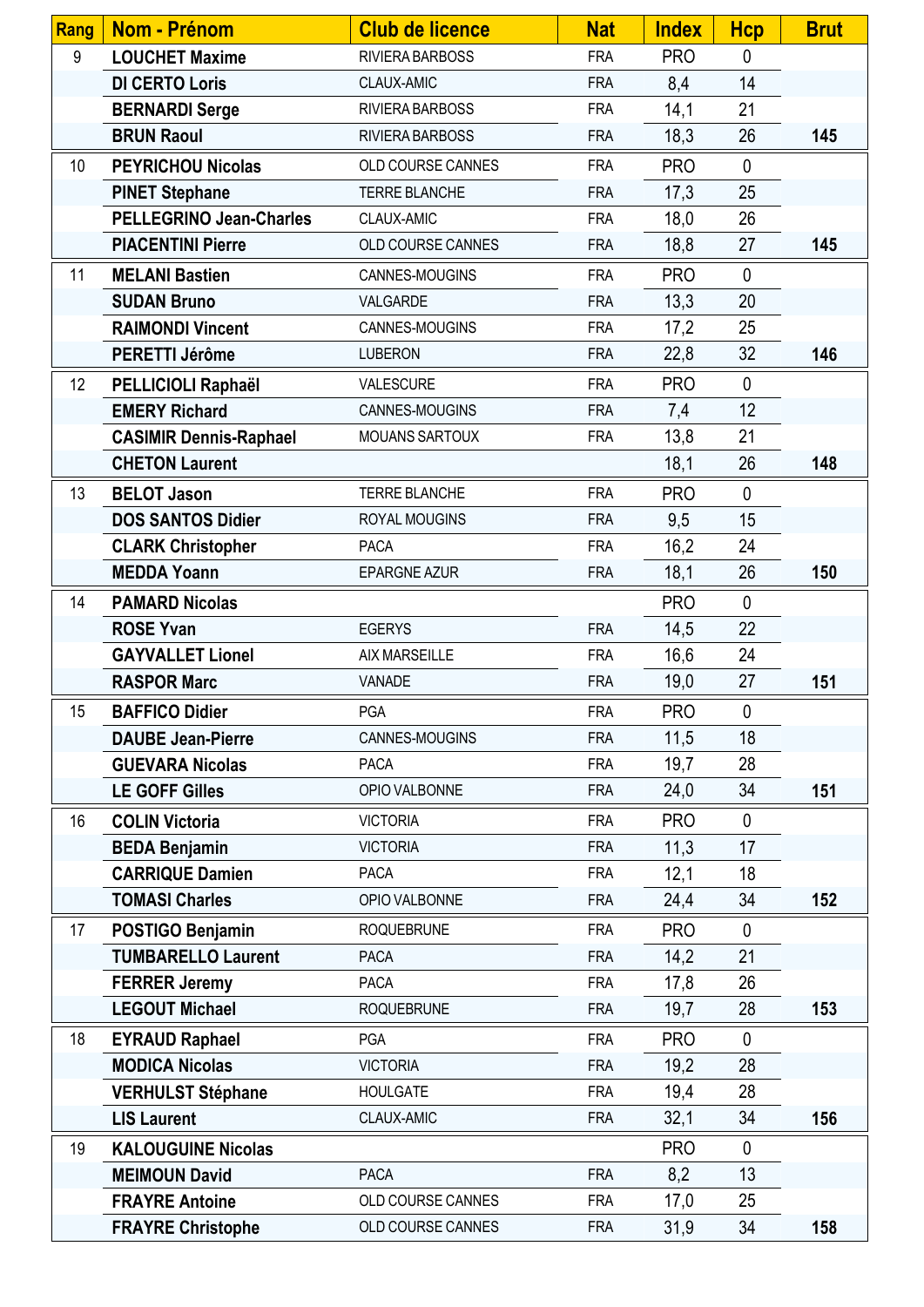| Rang | <b>Nom - Prénom</b>           | <b>Club de licence</b>   | <b>Nat</b> | <b>Index</b> | <b>Hcp</b>   | <b>Brut</b> |
|------|-------------------------------|--------------------------|------------|--------------|--------------|-------------|
| 20   | <b>GARCIN Pierre</b>          | ROYAL MOUGINS            | <b>FRA</b> | <b>PRO</b>   | 0            |             |
|      | <b>RINAUDO Stephane</b>       | <b>VALBERG</b>           | <b>FRA</b> | 21,0         | 30           |             |
|      | <b>TRECCO Christian</b>       | OLD COURSE CANNES        | <b>FRA</b> | 24,6         | 34           |             |
|      | <b>TADDEI Pascal</b>          | <b>PACA</b>              | <b>FRA</b> | 34,5         | 34           | 159         |
| 21   | <b>VANDER CLOCK Thomas</b>    | OLD COURSE CANNES        | <b>FRA</b> | <b>PRO</b>   | $\mathbf{0}$ |             |
|      | <b>GAZIKIAN Fabienne</b>      | OLD COURSE CANNES        | <b>FRA</b> | 16,5         | 24           |             |
|      | <b>GAZIKIAN Alexis</b>        | <b>AMADEUS</b>           | <b>FRA</b> | 22,0         | 31           |             |
|      | <b>EPURON Xavier</b>          | <b>L'ESTEREL</b>         | <b>FRA</b> | 22,1         | 31           | 159         |
| 22   | <b>MIHEL Sébastien</b>        | <b>OLD COURSE CANNES</b> | <b>FRA</b> | <b>PRO</b>   | $\mathbf 0$  |             |
|      | <b>NOEL Jerome</b>            | <b>MOUANS SARTOUX</b>    | <b>FRA</b> | 16,1         | 24           |             |
|      | <b>POMARES Jean-Marie</b>     | <b>MOUANS SARTOUX</b>    | <b>FRA</b> | 16,3         | 24           |             |
|      | <b>CONCHON Pascal</b>         | CANNES-MOUGINS           | <b>FRA</b> | 19,5         | 28           | 160         |
| 23   | <b>RUFFIER MERAY Frederic</b> | <b>PGA</b>               | <b>FRA</b> | <b>PRO</b>   | $\mathbf{0}$ |             |
|      | <b>CEA Laurent</b>            | <b>MONTE CARLO</b>       | <b>FRA</b> | 7,4          | 12           |             |
|      | <b>INEDJIAN Jean-Marc</b>     | <b>MONTE CARLO</b>       | <b>FRA</b> | 13,8         | 21           |             |
|      | <b>INEDJIAN Stéphanie</b>     | <b>MONTE CARLO</b>       | <b>FRA</b> | 20,2         | 29           | 165         |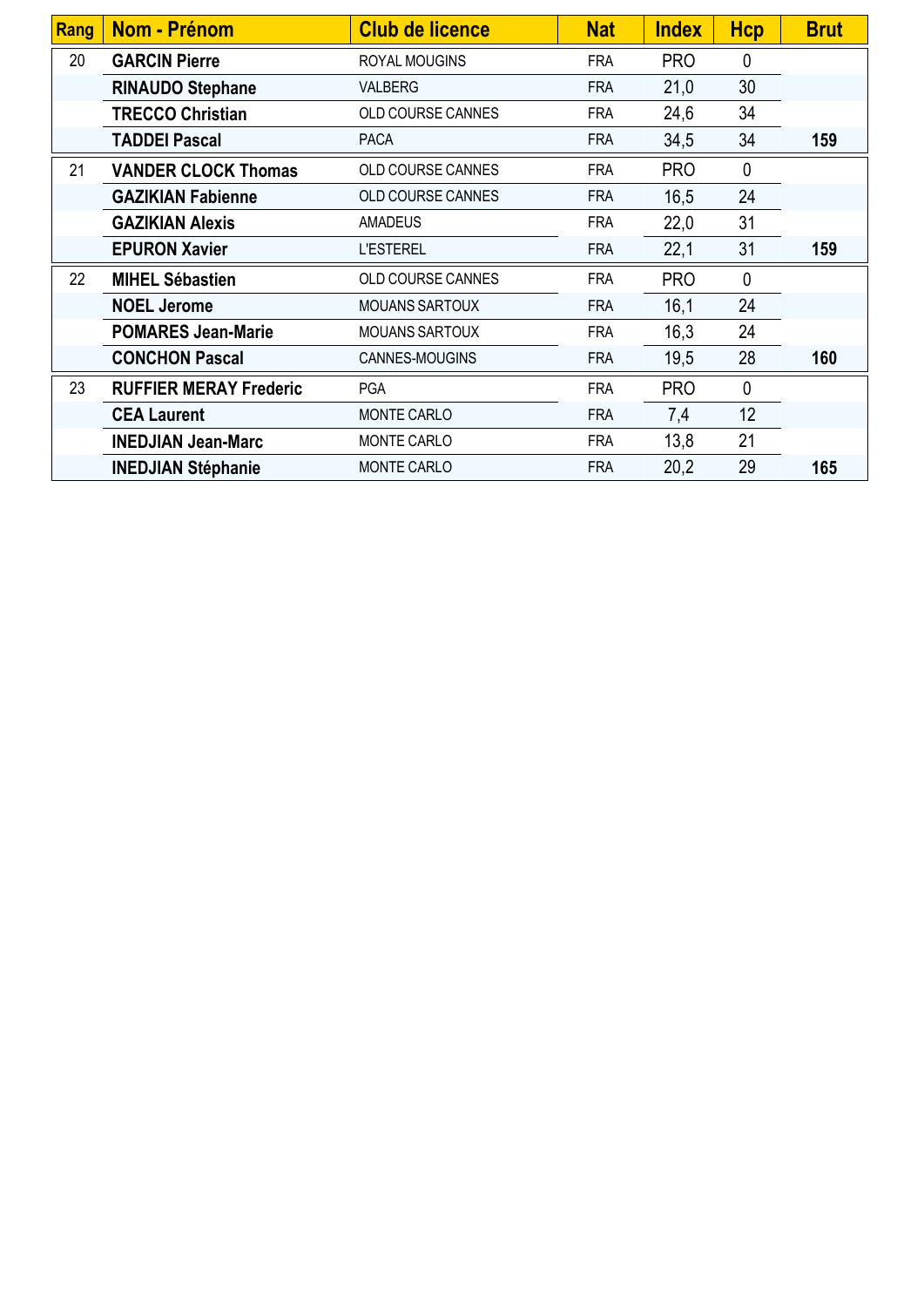



## vendredi 13 mai 2022

Tour 1

## **PRO AM NICE MATIN BY HONDA GROUPE CAVALLARI Classement Net**

**Série(s) : Toutes** Brut / Net : **Net** Sexe : Mixte Tour 1 / 1 Date : 13/05/2022 **Rang Nom - Prénom Club de licence Nat Index Hcp Net** 1 **MICHAILESCO Mathieu** VICTORIA FRA PRO 0 **MANALO Roderick** OPIO VALBONNE FRA 9,3 15 **NATAF Jérémie OLD COURSE CANNES** FRA 16.1 24 **LEIZOUR Thierry** CLAUX-AMIC FRA 20,0 29 **94** - 2 **GARCIN Pierre** ROYAL MOUGINS FRA PRO 0 **RINAUDO Stephane** VALBERG FRA 21,0 30 **TRECCO Christian** OLD COURSE CANNES FRA 24,6 34 **TADDEI Pascal** PACA FRA 34,5 34 **106** 3 **LANDO-CASANOVA Jérôme** PGA FRA PRO 0 **BALLAST Jean-Raymond** NICE FRA 7,4 12 **CIAIS Lionel CIAIS Lionel OLD COURSE CANNES** FRA 16.5 24 **BAS Bruno** PACA FRA 19,8 28 **106** - 4 **BAFFICO Didier** PGA FRA PRO 0 **DAUBE Jean-Pierre** CANNES-MOUGINS FRA 11,5 18 **GUEVARA Nicolas** PACA FRA 19,7 28 **LE GOFF Gilles** OPIO VALBONNE FRA 24,0 34 **107** 5 **EYRAUD Raphael** PGA FRA PRO 0 **MODICA Nicolas VICTORIA VICTORIA FRA** 19,2 28 **VERHULST Stéphane** HOULGATE FRA 19,4 28 **LIS Laurent** CLAUX-AMIC FRA 32,1 34 **108** - 6 **PEYRICHOU Nicolas** OLD COURSE CANNES FRA PRO 0 **PINET Stephane** TERRE BLANCHE FRA 17,3 25 **PELLEGRINO Jean-Charles** CLAUX-AMIC **FRA** 18.0 26 **PIACENTINI Pierre OLD COURSE CANNES** FRA 18,8 27 108 7 **VANDER CLOCK Thomas** OLD COURSE CANNES FRA PRO 0 **GAZIKIAN Fabienne OLD COURSE CANNES** FRA 16.5 24 **GAZIKIAN Alexis** AMADEUS FRA 22,0 31 **EPURON Xavier** L'ESTEREL FRA 22,1 31 **109** - 8 **COLIN Victoria COLIN VICTORIA COLIN VICTORIA FRA PRO** 0 **BEDA Benjamin VICTORIA FRA** 11,3 17 **CARRIQUE Damien** PACA FRA 12,1 18 **TOMASI Charles** OPIO VALBONNE FRA 24,4 34 **110**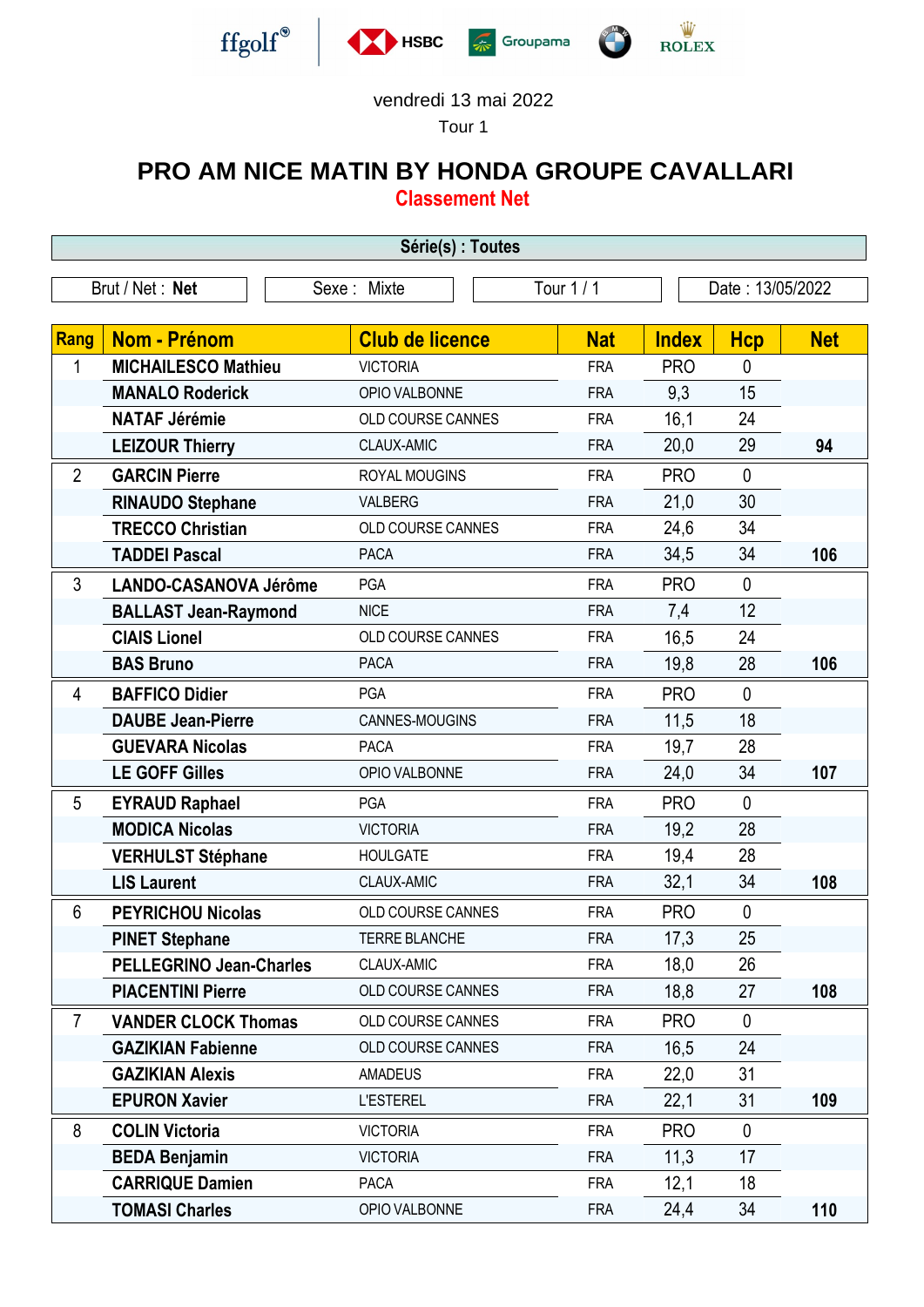| <b>Rang</b> | Nom - Prénom                    | <b>Club de licence</b> | <b>Nat</b> | <b>Index</b> | <b>Hcp</b>   | <b>Net</b> |
|-------------|---------------------------------|------------------------|------------|--------------|--------------|------------|
| 9           | <b>PAMARD Nicolas</b>           |                        |            | <b>PRO</b>   | $\mathbf{0}$ |            |
|             | <b>ROSE Yvan</b>                | <b>EGERYS</b>          | <b>FRA</b> | 14,5         | 22           |            |
|             | <b>GAYVALLET Lionel</b>         | <b>AIX MARSEILLE</b>   | <b>FRA</b> | 16,6         | 24           |            |
|             | <b>RASPOR Marc</b>              | VANADE                 | <b>FRA</b> | 19,0         | 27           | 111        |
| 10          | <b>PAPIN Audric</b>             | PGA                    | <b>FRA</b> | <b>PRO</b>   | $\mathbf{0}$ |            |
|             | <b>MEDIONI Sammy</b>            | <b>NICE</b>            | <b>FRA</b> | 8,4          | 14           |            |
|             | <b>DERAIN Ethan</b>             | <b>NICE</b>            | <b>FRA</b> | 9,6          | 15           |            |
|             | <b>LUCET Franck</b>             | <b>NICE</b>            | <b>FRA</b> | 13,5         | 20           | 111        |
| 11          | <b>MELANI Bastien</b>           | CANNES-MOUGINS         | <b>FRA</b> | <b>PRO</b>   | $\mathbf{0}$ |            |
|             | <b>SUDAN Bruno</b>              | VALGARDE               | <b>FRA</b> | 13,3         | 20           |            |
|             | <b>RAIMONDI Vincent</b>         | CANNES-MOUGINS         | <b>FRA</b> | 17,2         | 25           |            |
|             | PERETTI Jérôme                  | <b>LUBERON</b>         | <b>FRA</b> | 22,8         | 32           | 111        |
| 12          | <b>CHAPPARD Florent</b>         | PGA                    | <b>FRA</b> | <b>PRO</b>   | $\mathbf{0}$ |            |
|             | <b>LOUFRANI Franklin</b>        | <b>PACA</b>            | <b>FRA</b> | 6,0          | 11           |            |
|             | <b>COHEN Dimitry</b>            |                        |            | 10,0         | 16           |            |
|             | <b>AGUGLIARO Christophe</b>     | <b>ST DONAT</b>        | <b>FRA</b> | 21,0         | 30           | 111        |
| 13          | <b>BELOT Jason</b>              | <b>TERRE BLANCHE</b>   | <b>FRA</b> | <b>PRO</b>   | $\mathbf{0}$ |            |
|             | <b>DOS SANTOS Didier</b>        | ROYAL MOUGINS          | <b>FRA</b> | 9,5          | 15           |            |
|             | <b>CLARK Christopher</b>        | PACA                   | <b>FRA</b> | 16,2         | 24           |            |
|             | <b>MEDDA Yoann</b>              | <b>EPARGNE AZUR</b>    | <b>FRA</b> | 18,1         | 26           | 113        |
| 14          | <b>LOUCHET Maxime</b>           | RIVIERA BARBOSS        | <b>FRA</b> | <b>PRO</b>   | $\mathbf 0$  |            |
|             | <b>DI CERTO Loris</b>           | CLAUX-AMIC             | <b>FRA</b> | 8,4          | 14           |            |
|             | <b>BERNARDI Serge</b>           | RIVIERA BARBOSS        | <b>FRA</b> | 14,1         | 21           |            |
|             | <b>BRUN Raoul</b>               | RIVIERA BARBOSS        | <b>FRA</b> | 18,3         | 26           | 114        |
| 15          | <b>FORESTIER Jérome</b>         | PGA                    | <b>FRA</b> | <b>PRO</b>   | $\mathbf 0$  |            |
|             | <b>MAUBANT Armelle</b>          | CANNES-MOUGINS         | <b>FRA</b> | 5,2          | 10           |            |
|             | <b>NAVARRO Pierre</b>           | <b>ROQUEBRUNE</b>      | <b>FRA</b> | 10,5         | 16           |            |
|             | <b>MAUBANT Ambre</b>            | CANNES-MOUGINS         | <b>FRA</b> | 12,0         | 19           | 114        |
| 16          | <b>PELTIER Gregory</b>          | OLD COURSE CANNES      | <b>FRA</b> | <b>PRO</b>   | 0            |            |
|             | <b>FRANCOIS Xavier</b>          | <b>GRANDE BASTIDE</b>  | <b>FRA</b> | 4,1          | 8            |            |
|             | <b>BERTRAND Eric</b>            | CANNES ESPACE          | <b>FRA</b> | 12,8         | 19           |            |
|             | <b>BERTRAND-MORISSEAU Julie</b> | CANNES ESPACE          | <b>FRA</b> | 17,7         | 26           | 115        |
| 17          | <b>DARTHENAY Louis</b>          | AVIGNON CHATEAUBLANC   | <b>FRA</b> | <b>PRO</b>   | $\mathbf{0}$ |            |
|             | <b>GIRIBALDI Gilles</b>         | VANADE                 | <b>FRA</b> | 11,1         | 17           |            |
|             | <b>CIANCI Frederic</b>          | <b>EGERYS</b>          | <b>FRA</b> | 14,0         | 21           |            |
|             | <b>SAEZ Jean-Louis</b>          | <b>PACA</b>            | <b>FRA</b> | 16,0         | 23           | 117        |
| 18          | PELLICIOLI Raphaël              | VALESCURE              | <b>FRA</b> | <b>PRO</b>   | $\mathbf{0}$ |            |
|             | <b>EMERY Richard</b>            | CANNES-MOUGINS         | <b>FRA</b> | 7,4          | 12           |            |
|             | <b>CASIMIR Dennis-Raphael</b>   | <b>MOUANS SARTOUX</b>  | <b>FRA</b> | 13,8         | 21           |            |
|             | <b>CHETON Laurent</b>           |                        |            | 18,1         | 26           | 117        |
| 19          | <b>MONTESI David</b>            | PGA                    | <b>FRA</b> | <b>PRO</b>   | $\mathbf{0}$ |            |
|             | <b>VALLICIONI Victor</b>        | MONTE CARLO            | <b>FRA</b> | 6,6          | 11           |            |
|             | <b>VALLICIONI Jean-Marc</b>     | <b>MONTE CARLO</b>     | <b>FRA</b> | 7,4          | 12           |            |
|             | <b>VALLICIONI Vincent</b>       | MONTE CARLO            | <b>FRA</b> | 7,8          | 13           | 118        |